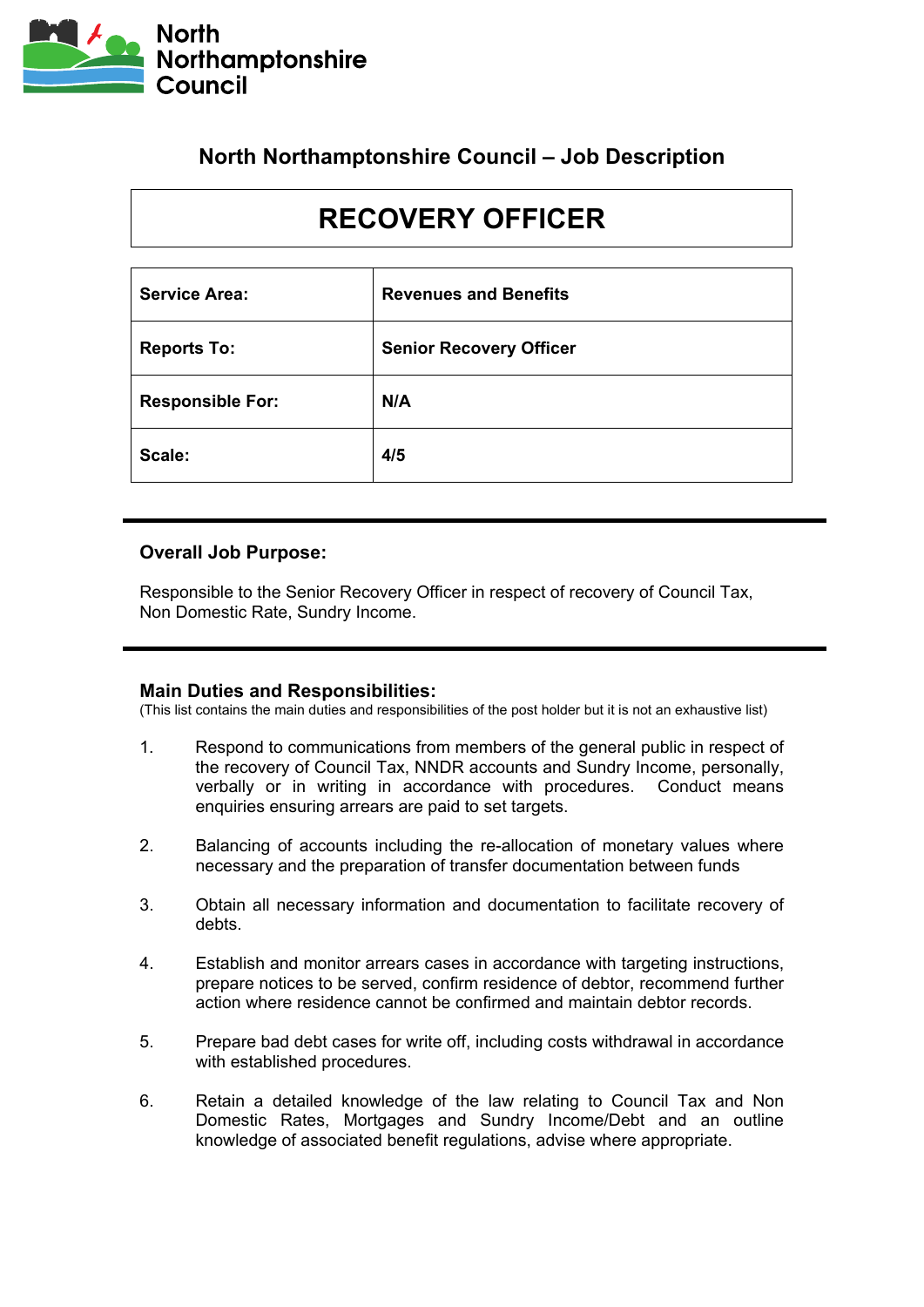- 7. Report to the Senior Recovery Officer on the implications of any changes in procedures affecting accounts.
- 8. Maintain a working knowledge of front-end computer software appropriate to the duties and responsibilities.
- 9. Record data on work levels and report to the Senior Recovery Officer.
- 10. Assist with the preparation of Court documents and attend Magistrates Court with the appropriate office appearing on behalf of the Council
- 11. Liaise with, receive and provide information to other staff/sections, Local Authorities and other organisations/individuals where instructed.
- 12. Process cases for referral to the Enforcement agent and returns from the Enforcement agent for further action in accordance with guidelines.
- 13. Make, monitor and enter onto the computer system all payment arrangements.
- 14. Ensure all targets are achieved and procedures are observed as directed.
- 15. Carry out reasonable allied duties to the above within the context of the Section's/Department's responsibilities
- 16. Ensure that the Health and Safety of themselves and all others affected by their work is a priority and H&S procedures and policies are strictly followed and adhered to.
- 17. Receipting/ taking payments made via the Intranet',

#### **GRADING**

#### **Scale 5 is dependent on reaching set competencies laid down by the Recovery Section.**

#### **MISCELLANEOUS:**

The postholder will be required to work overtime at peak periods or as required to do so by the Recovery Manager

#### **NOTES**

This job description reflects the major tasks to be carried out by the post holder and identifies a level of responsibility at which the post holder will be required to work. In the interests of effective working any major tasks may be reviewed from time to time to reflect changing needs and circumstances. Such reviews and other consequential changes will be carried out in consultation with the post holder. The post holder will be also required to carry out such other duties as may be determined from time to time to be within the general scope of the post.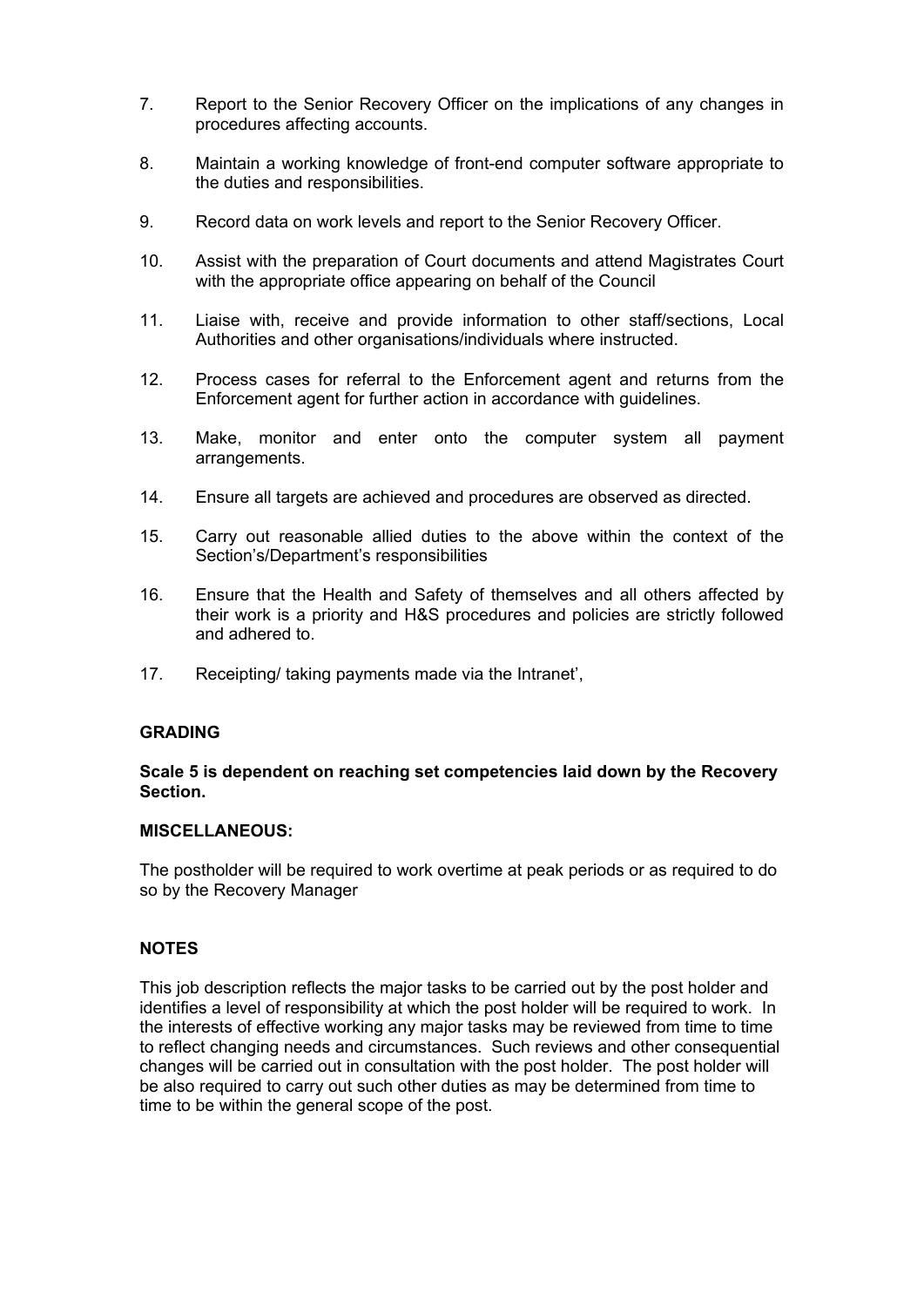## **Additional Information / Local Agreements attached to this post**

*The post has been evaluated as a stressful role due to the nature of the work involved.*

I have read and understood the job description and sign to accept the above terms and conditions of employment.

| <b>Employee Signature</b> |  |
|---------------------------|--|
|---------------------------|--|

Authorisation Signature
<br>
Date: